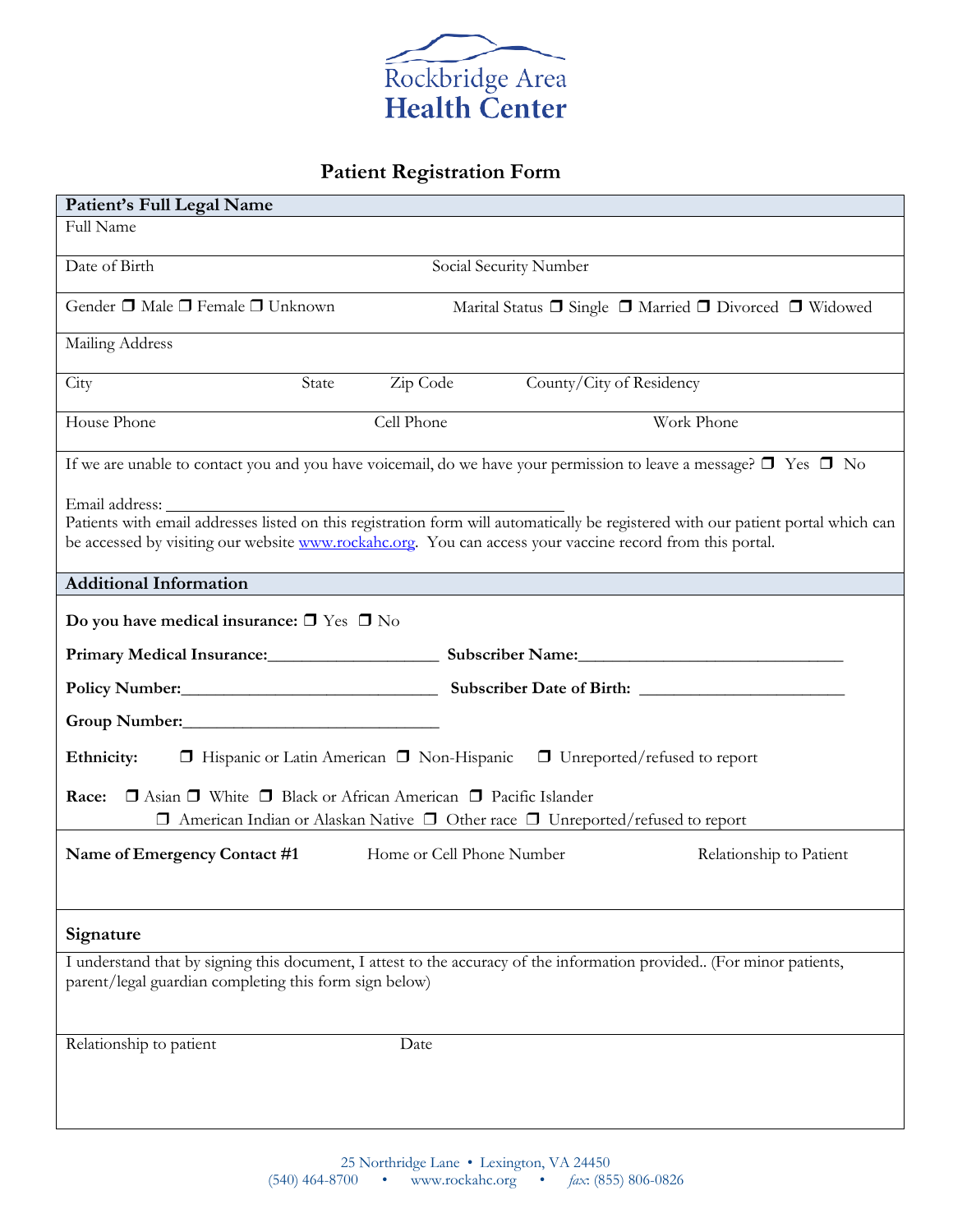

## **HIPAA RELEASE OF INFORMATION Authorization to Use or Disclose Protected Health Information**

RAHC Fax Number: (855) 806-0826

|          | _____Age:_____ |                                                                                                                                                                                  |
|----------|----------------|----------------------------------------------------------------------------------------------------------------------------------------------------------------------------------|
|          |                |                                                                                                                                                                                  |
| Address: |                |                                                                                                                                                                                  |
|          |                | <b>Zip Code: Communist Code: Code: Code: Code: Code: Code: Code: Code: Code: Code: Code: Code: Code: Code: Code: Code: Code: Code: Code: Code: Code: Code: Code: Code: Code:</b> |

I give permission for RAHC to mail my COVID-19 vaccination record to the address listed in registration:

 $\Box$  No

If a copy of my vaccination records are needed, I will come in at a later time to obtain them:

 $\Box$  Yes  $\Box$  No

I understand that I have the right to revoke this authorization by submitting my request in writing. I further understand that Rockbridge Area Health Center may re-disclose records received under this authorization, except for mental health records, which require a separate re-disclosure authorization. I also understand that I may refuse to sign this authorization and it is strictly voluntary, but I also understand that certain records are needed for the best quality medical care. I fully understand and accept the terms of this authorization, which shall remain in effect one year from the date of the request unless otherwise stated.

Patient/Legal Guardian Signature Relationship to Patient Date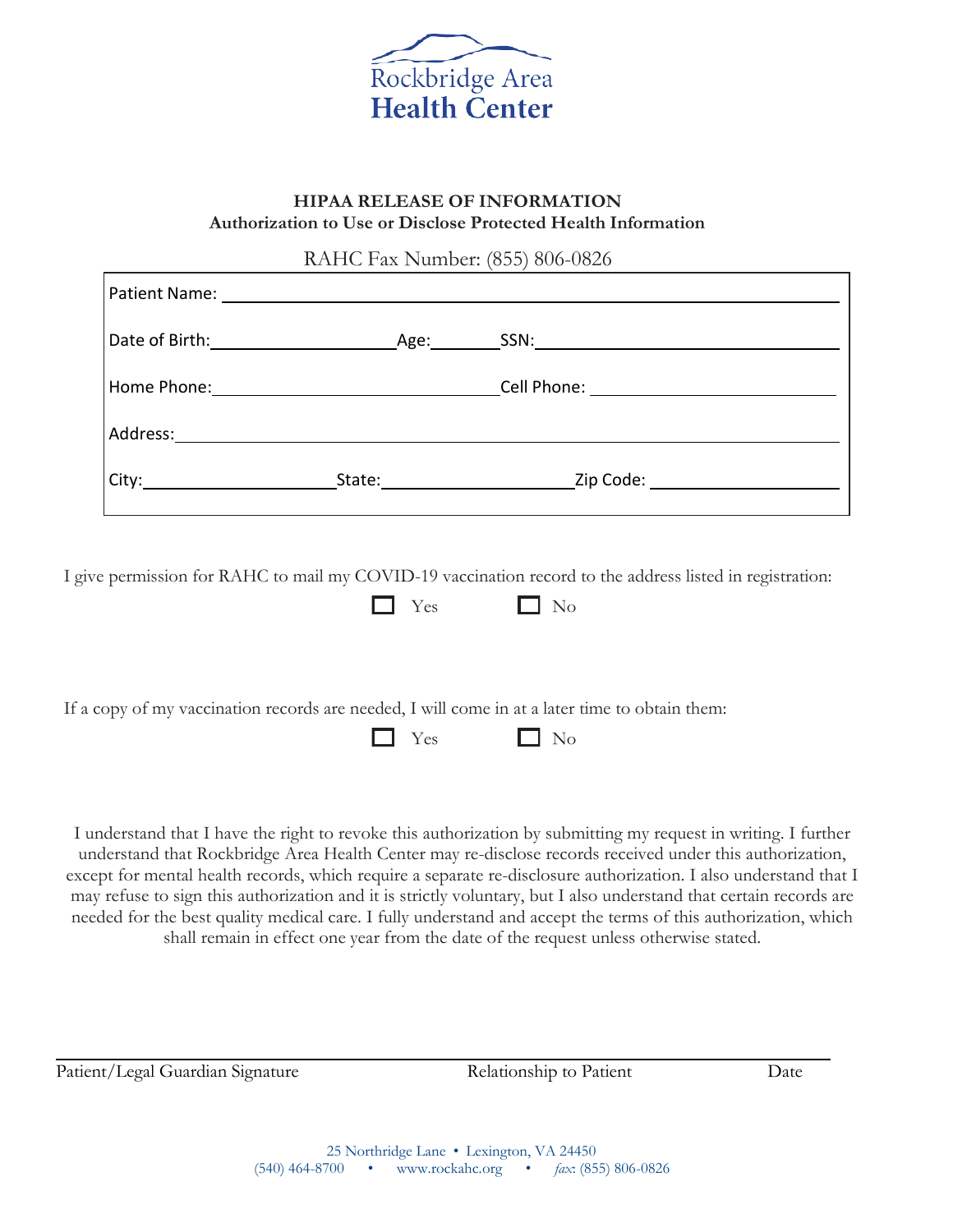

## **GENERAL CONSENT**

- 1. HIPAA NOTICE OF PRIVACY POLICY. I acknowledge that I have received and/or have read RAHC's Notice of Privacy Policy Effective June 2, 2014. This document is available online to review or can be reviewed at our office. If you would like someone to review it with you, please let us know.
- 2. CONSENT FOR TREATMENT. I give my consent to the medical staff of RAHC to perform emergency medical treatment, acute or chronic medical treatment, preventive health care, dental care, behavioral/mental health care, and health maintenance care as deemed medically necessary. (If the individual is a minor at the time of consent, a parent or legal guardian must sign this consent for treatment.). There is only one electronic health record used between primary care team members in addressing your treatment plan of care and this health information is shared between these primary care team members. A "Behavioral Health Consultant" is a member of the primary care team that works closely with your medical provider to recognize and address medical conditions associated with acute and chronic mental and emotional disordered conditions.
- 3. CONSENT TO COMMUNICATE VIA SMS. I authorize RAHC through its texting platform and electronic health record vendor to contact me by SMS text message to serve me better. RAHC may send me text messages to help me or my child stay healthy, including:
	- timely reminders about doctor or dental appointment
	- health maintenance reminders
	- information to help manage illnesses
	- I understand that message/data rates may apply to messages sent through RAHC to my cell phone and that I may receive up to 10 texts per month.
	- I know that I am under no obligation to authorize RAHC to send me text messages as part of this program.
	- I may opt-out of receiving these communications from RAHC at any time by calling RAHC at 540-464-8700
- 4. DEEMED CONSENT FOR DESIGNATED BLOODBORNE PATHOGENS. Section 32.1-45.1 of the Virginia Code authorizes health care providers to test patients for HIV and Hepatitis B and C if a health care worker is exposed to blood or bodily fluids of the patient in a manner which, according to current guideline of the Center for Disease Control, may transmit HIV or Hepatitis B or C viruses. In the event of such an exposure, I am deemed to have consented to testing and release of results to person(s) exposed. However, I will be counseled before any of my blood is tested for HIV or Hepatitis B or C, as well as afterwards when I receive the results.